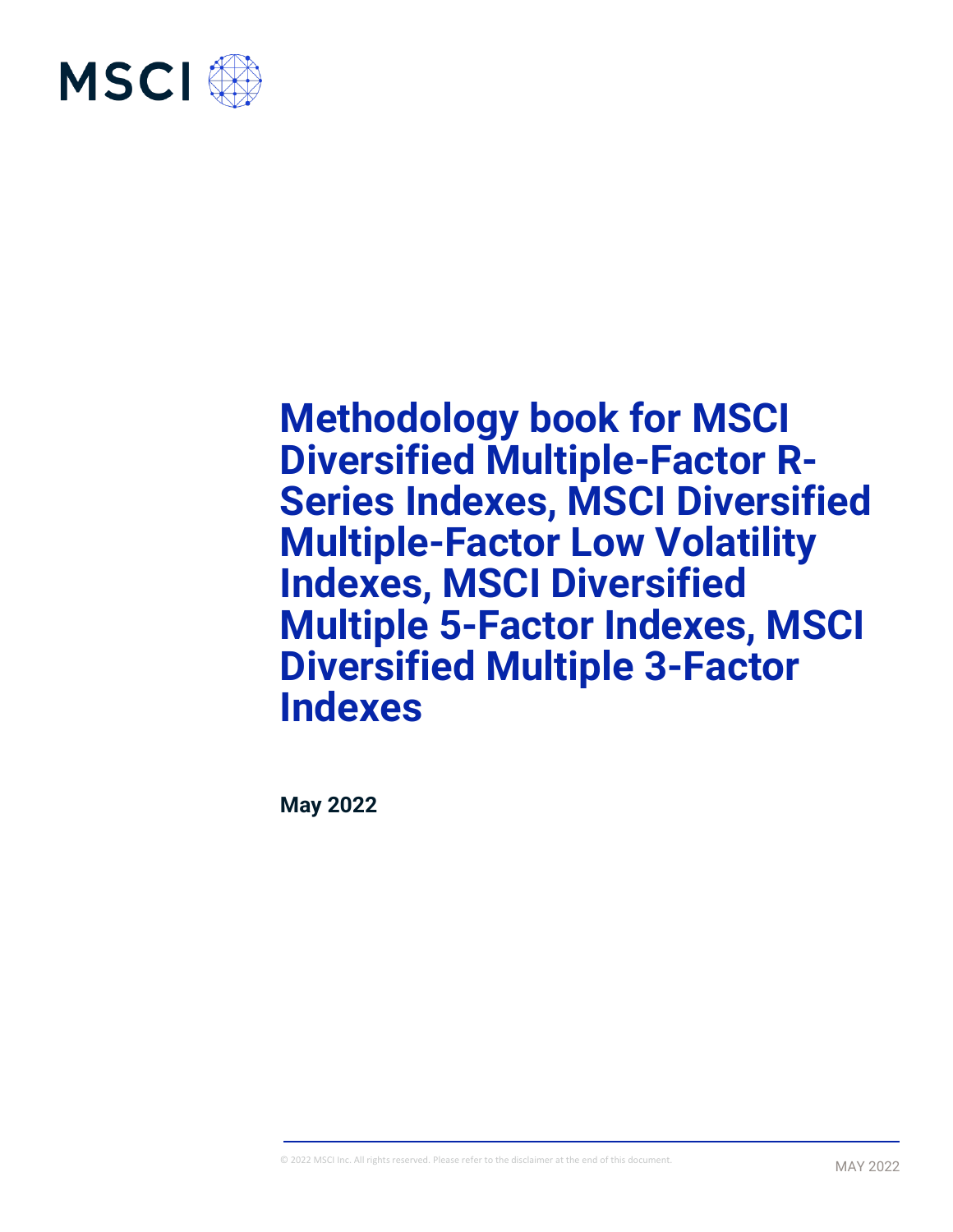

# 1 Introduction ............................................................................ 3 **Contents**

| $\overline{2}$                                            |                                                    |  |  |  |
|-----------------------------------------------------------|----------------------------------------------------|--|--|--|
| 2.1                                                       |                                                    |  |  |  |
| 2.2                                                       |                                                    |  |  |  |
| 2.3                                                       |                                                    |  |  |  |
| 2.3.1                                                     |                                                    |  |  |  |
| 2.4                                                       |                                                    |  |  |  |
| 2.5                                                       |                                                    |  |  |  |
| 3                                                         |                                                    |  |  |  |
| 3.1                                                       |                                                    |  |  |  |
| 3.2                                                       |                                                    |  |  |  |
| Appendix I: Handling Infeasible Optimizations  10         |                                                    |  |  |  |
| Appendix II: New release of Barra® Equity Model or Barra® |                                                    |  |  |  |
|                                                           |                                                    |  |  |  |
|                                                           | Appendix III: Target Factor Definition Summary  12 |  |  |  |
| Appendix IV: Transition Parameters during May 2022 Index  |                                                    |  |  |  |
|                                                           |                                                    |  |  |  |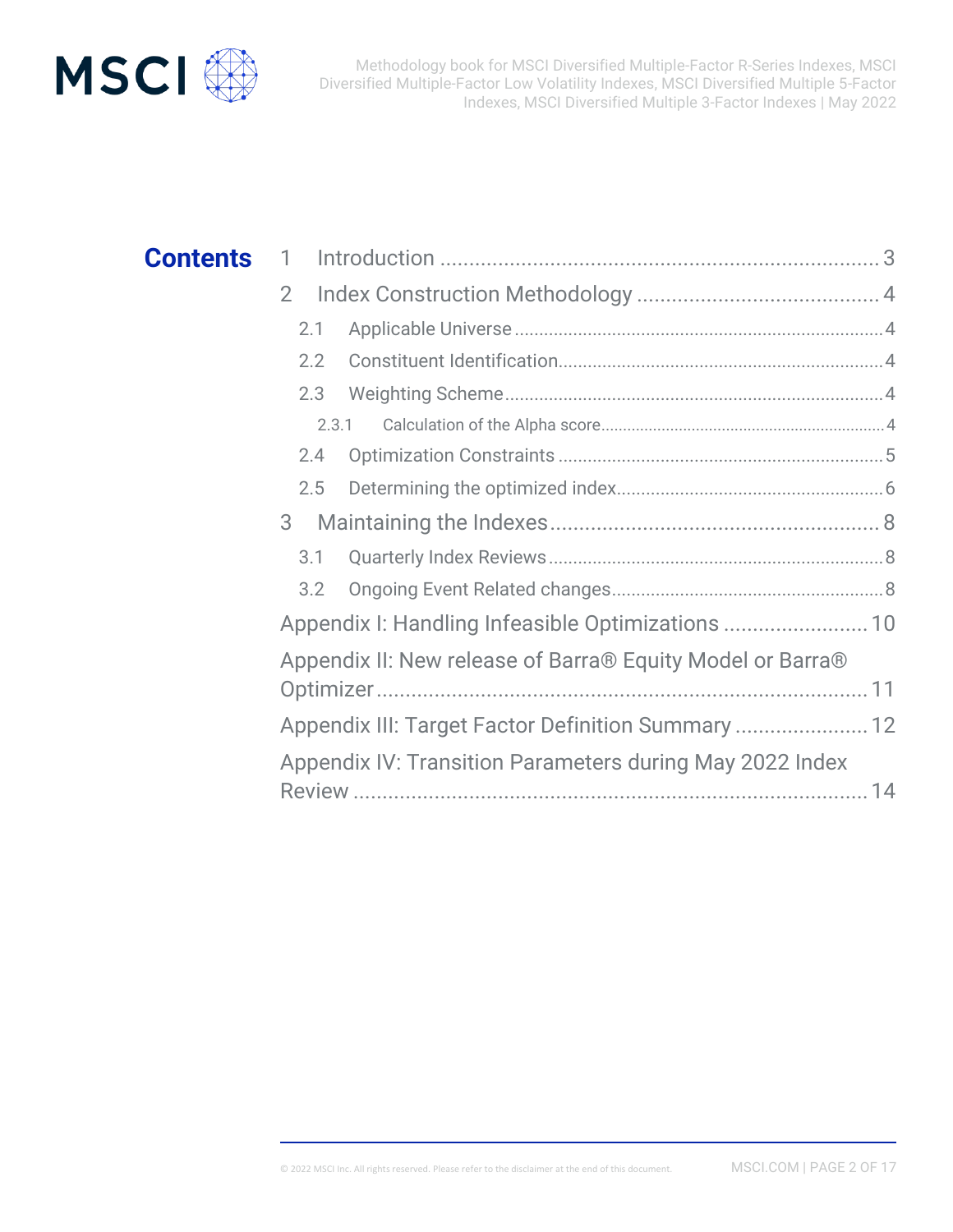

## **1 Introduction**

The MSCI Diversified Multiple-Factor R-Series Indexes, the MSCI Diversified Multiple Factor Low Volatility Indexes, the MSCI Diversified Multiple 5-Factor Indexes and the MSCI Diversified Multiple 3-Factor Indexes (herein, the "Multiple-Factor Indexes") are designed to represent the performance of strategies that seek higher exposure to some or all five style factors (Value, Momentum, Low Size, Quality and Low Volatility) relative to others within the relevant Barra Equity Model<sup>1</sup> combined with control over ex-ante total risk. In other words, the index methodologies aim to represent high combined exposure to the target factors while maintaining total risk exposure similar to or lower than a specified proportion of that of the underlying Parent Index (defined below).

The MSCI Diversified Multiple-Factor R-Series Indexes are optimization-based indexes that are designed to represent the performance of a strategy that seeks higher composite exposure to four style factors - Value, Momentum, Quality and Low Size. The index is designed to maximize combined factor exposure while controlling (predicted) total risk to be no more than 90% of the Parent Index.

The MSCI Diversified Multiple-Factor Low Volatility Indexes are optimization-based indexes that are designed to represent the performance of a strategy that seeks higher composite exposure to four style factors - Value, Momentum, Quality and Low Volatility while aiming to maintain a risk profile similar to that of the underlying Parent Index.

The MSCI Diversified Multiple 5-Factor Indexes are optimization-based indexes that are designed to represent the performance of a strategy that seeks higher composite exposure to five style factors - Value, Momentum, Quality, Low Size and Low Volatility while aiming to maintain a risk profile similar to that of the underlying Parent Index.

The MSCI Diversified Multiple 3-Factor Indexes are designed to represent the performance of a strategy that seeks higher composite exposure to three style factors - Value, Momentum and Quality. The index targets a maximized combined factor exposure while aiming to maintain a risk profile similar to that of the underlying Parent Index.

<sup>&</sup>lt;sup>1</sup> Please refer to Appendix II and Appendix III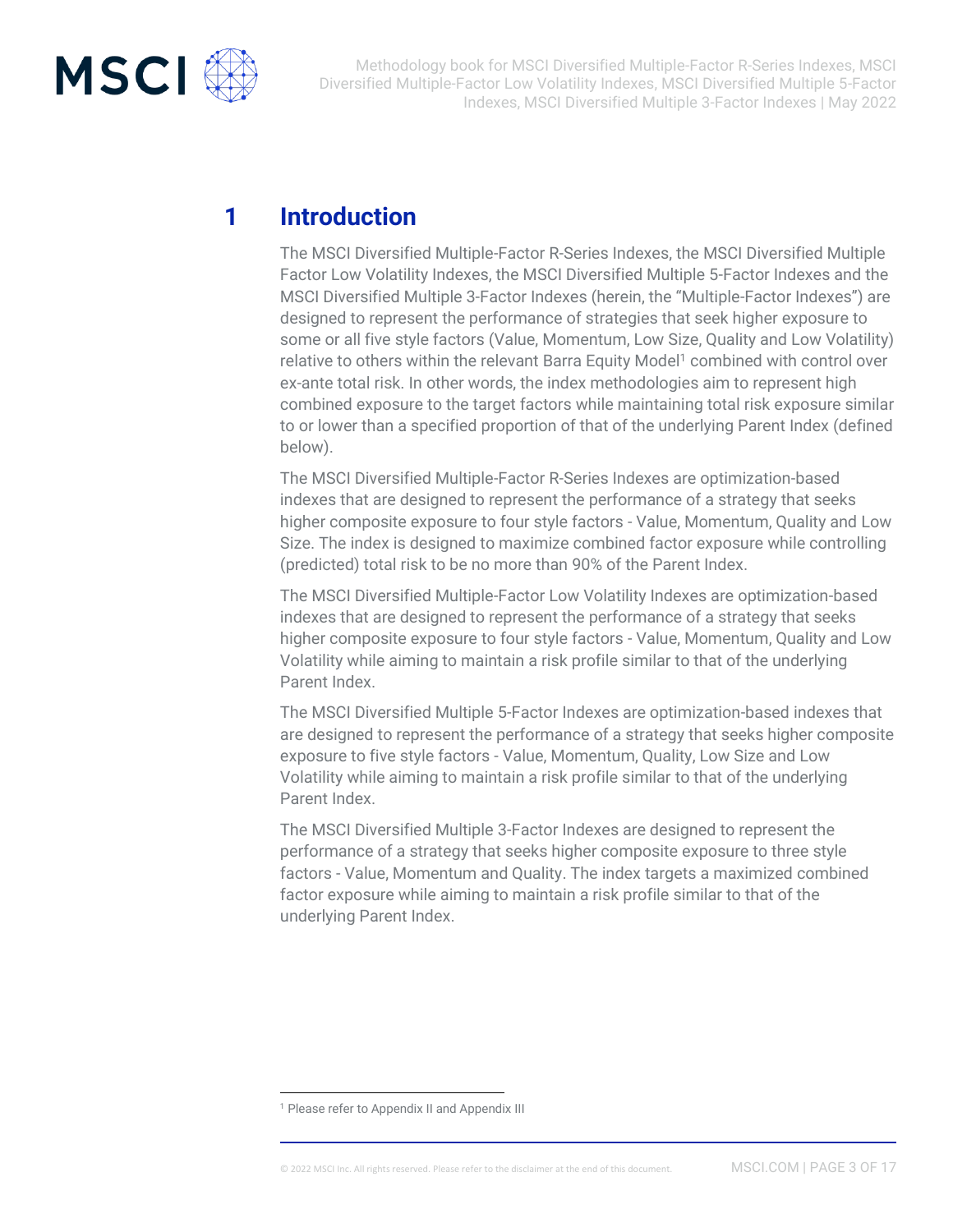

# **2 Index Construction Methodology**

The applicable universe includes all the existing constituents of an underlying MSCI Parent Index (herein, the "Parent Index"). This approach aims to provide an opportunity set with sufficient liquidity and capacity. The relevant Parent Index could be any MSCI Regional or Country standard, small cap or Investable Market Index (IMI).

The Multiple-Factor Indexes are constructed by optimizing from an underlying Parent Index using a Barra Equity Model to maximize the index-level exposure to the targeted style factors while maintaining market risk similar to or lower than a fixed proportion of the (predicted) total risk of the Parent Index.

The steps for constructing the Multiple-Factor Indexes are described below.

### 2.1 APPLICABLE UNIVERSE

All the securities from the Parent Index become part of the applicable universe. The optimization relies on the factor exposures for all the securities in the Parent Index and the factor covariance matrix of the relevant Barra Equity Model. The optimization is performed using a base currency. The default currency is the US Dollar.

### 2.2 CONSTITUENT IDENTIFICATION

Identification of the constituents from the applicable universe is done by the process of optimization.

### 2.3 WEIGHTING SCHEME

The optimization objective is to maximize the Alpha score (representative of the exposures to the set of target factors) under the "target risk" constraint where the risk target is equal to or lower than a fixed proportion of the (predicted) total risk of the Parent Index at the time of rebalancing

#### **2.3.1 CALCULATION OF THE ALPHA SCORE**

The Alpha score of each of the indexes is defined as follows:

**1. MSCI Diversified Multiple-Factor R-Series Indexes:**

 $\alpha_i = 0.25 * F_{1,i} + 0.25 * F_{2,i} + 0.25 * F_{3,i} + 0.25 * F_{4,i}$ 

**2. MSCI Diversified Multiple-Factor Low Volatility Indexes:**

 $\alpha_i = 0.25 * F_{1,i} + 0.25 * F_{5,i} + 0.25 * F_{3,i} + 0.25 * F_{4,i}$ 

**3. MSCI Diversified Multiple 5-Factor Indexes:**

 $\alpha_i = 0.2 * F_{1,i} + 0.2 * F_{2,i} + 0.2 * F_{3,i} + 0.2 * F_{4,i} + 0.2 * F_{5,i}$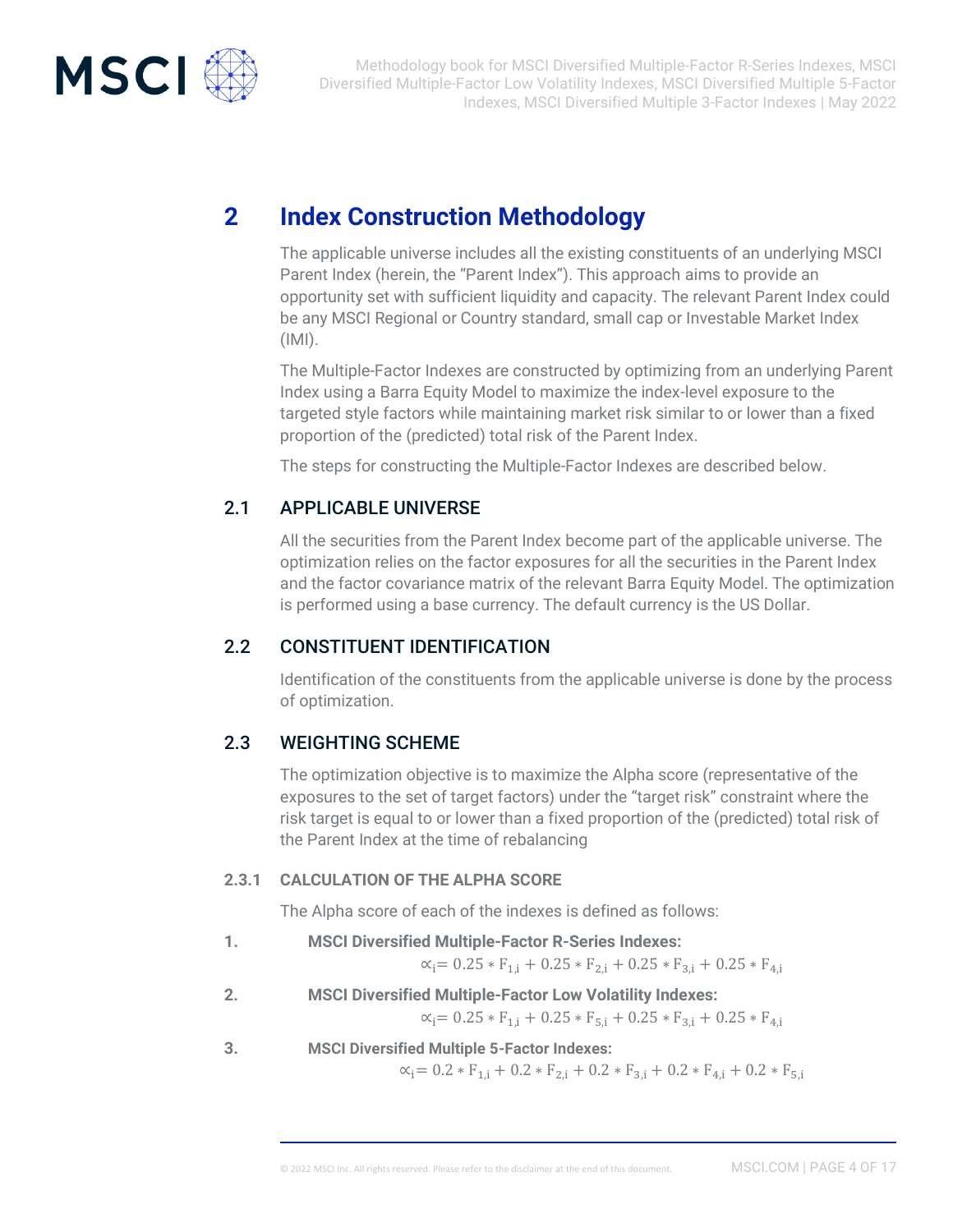

#### **4. MSCI Diversified Multiple 3-Factor Indexes:**

 $\alpha_i= 0.3333 * F_{1,i} + 0.3334 * F_{3,i} + 0.3333 * F_{4,i}$ 

Where,

 $F_{i,i}$  Factor exposure of each security i for each of the target factors.

The factor exposures for the target factors are sourced as follows:

- Momentum (F1)– The winsorized z-score of factor exposure for each security taken from the Momentum factor exposure in the relevant Barra Equity Model. The factor definition is given in Appendix III.
- Low Size (F2)- The winsorized z-score of factor exposure for each security taken from the relevant Barra Equity Model. The factor definition is given in Appendix III.
- Value (F3) Sector-relative score calculated using the security-level exposures to earnings-based, asset-based and whole-firm based valuation metrics from the relevant Barra Equity Model. The factor definition is given in Appendix III.
- Quality (F4) Sector-relative score calculated using the security-level exposures to all quality factors from the relevant Barra Equity Model. The factor definition is given in Appendix III.
- Low Volatility (F5)- The winsorized z-score of negative of the factor exposure for each security taken from the relevant Barra Equity Model. The factor definition is given in Appendix III.

### 2.4 OPTIMIZATION CONSTRAINTS

At each Quarterly Index Review (QIR), the following optimization constraints are employed, which aim to ensure investability while achieving total risk in line with that of the Parent Index.

- The total risk of the MSCI Diversified Multiple-Factor R-Series Index is constrained to be less than 90% of the total risk of the Parent Index, while the total risk of the MSCI Diversified Multiple-Factor Low Volatility Index, the MSCI Diversified Multiple 5 Factor Index and the MSCI Diversified Multiple 3-Factor Index are constrained to have a risk profile similar to that of the Parent Index.
- If the Parent Index is an MSCI Standard index or an MSCI Investable Market Index (IMI), then the maximum weight of index constituents that belong to the Large Cap size segment will be restricted to the lower of the weight of the security in the Parent Index + 2% or 10 times the weight of the security in the Parent Index. The minimum weight of an index constituent will be restricted to the higher of the weight of the security in the Parent Index - 2% or 0. The maximum weight of index constituents that belong to the Mid Cap or Small Cap size segments will be

© 2022 MSCI Inc. All rights reserved. Please refer to the disclaimer at the end of this document. MSCI.COM | PAGE 5 OF 17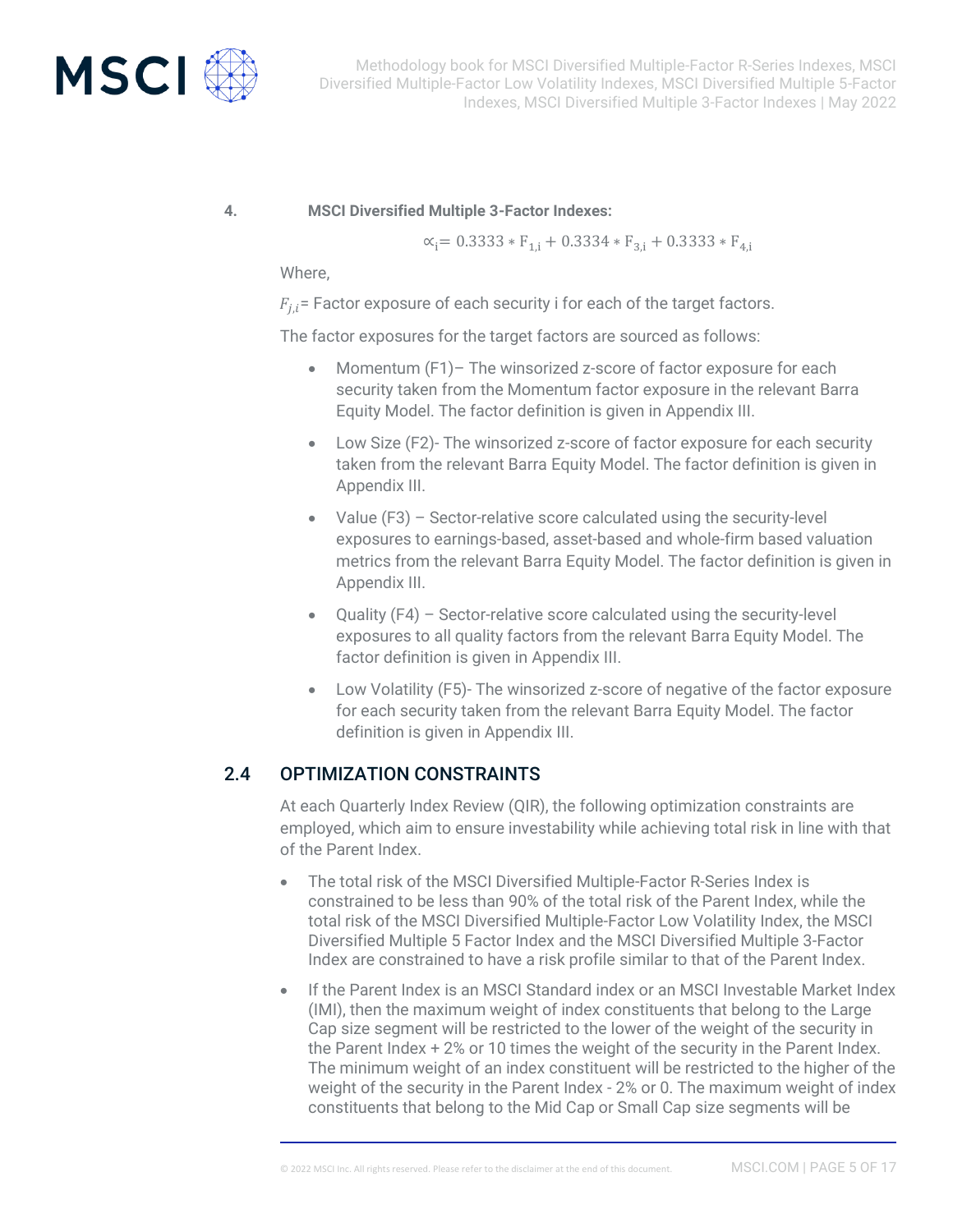

restricted to the lower of (the weight of the security in the Parent Index + 1%) or 5 times the weight of the security in the Parent Index. The minimum weight of an index constituent will be restricted to the higher of the (weight of the security in the Parent Index - 1%) or 0.

- If the Parent Index is an MSCI Small Cap Index the maximum weight of an index constituent will be restricted to the lower of the weight of the security in the Parent Index + 1% or 5 times the weight of the security in the Parent Index. The minimum weight of an index constituent will be restricted to the higher of the weight of the security in the Parent Index - 1% or 0.
- Exposure of the Multiple-Factor Indexes to non-target Barra style factors will be restricted to +/-0.1 standard deviations relative to the Parent Index. In addition, the exposure to volatility factor (Beta, Residual Volatility) in the MSCI Diversified Multiple-Factor R-Series Indexes, MSCI Diversified Multiple-Factor Low Volatility Indexes and MSCI Diversified Multiple 5-Factor Indexes, would be constrained to be greater than -0.5 standard deviations relative to the Parent Index.
- Active exposure of the Multiple-Factor Indexes to the target Barra style factors (factors included in the calculation of Alpha score; except Beta, Residual Volatility for MSCI Diversified Multiple-Factor Low Volatility Indexes and MSCI Diversified Multiple 5-Factor Indexes) will be constrained to be greater than 0.1 and less than 0.6. Factors, namely, Earnings Variability, Leverage, Size, if included in the calculation of Alpha score, will be constrained to be greater than -0.6 and less than -0.1 relative to the Parent Index.
- The sector weights of the Multiple-Factor Indexes will not deviate more than +/- 5% from the sector weights of the Parent Index.
- For countries with weight greater than 2.5% in the Parent Index, the weight in the Multiple-Factor Indexes will not deviate more than +/-5% from the country weight in the Parent Index.
- For countries with weight less than 2.5% in the Parent Index, the weight in the Multiple- Factor Indexes will be capped at 3 times their weight in the Parent Index.
- The one-way turnover of the Multiple-Factor Indexes is constrained to a maximum of 10% at each index review.

### 2.5 DETERMINING THE OPTIMIZED INDEX

The Multiple-Factor Indexes are constructed using the Barra Open Optimizer in combination with the relevant Barra Equity Model<sup>2</sup>. The optimization uses the Parent Index as the universe of eligible securities and the specified optimization objective and constraints to determine the Multiple-Factor Indexes. The Barra Open Optimizer determines the optimal solution, i.e. the set of securities with the highest possible

<sup>2</sup> Please refer to Appendix II and Appendix III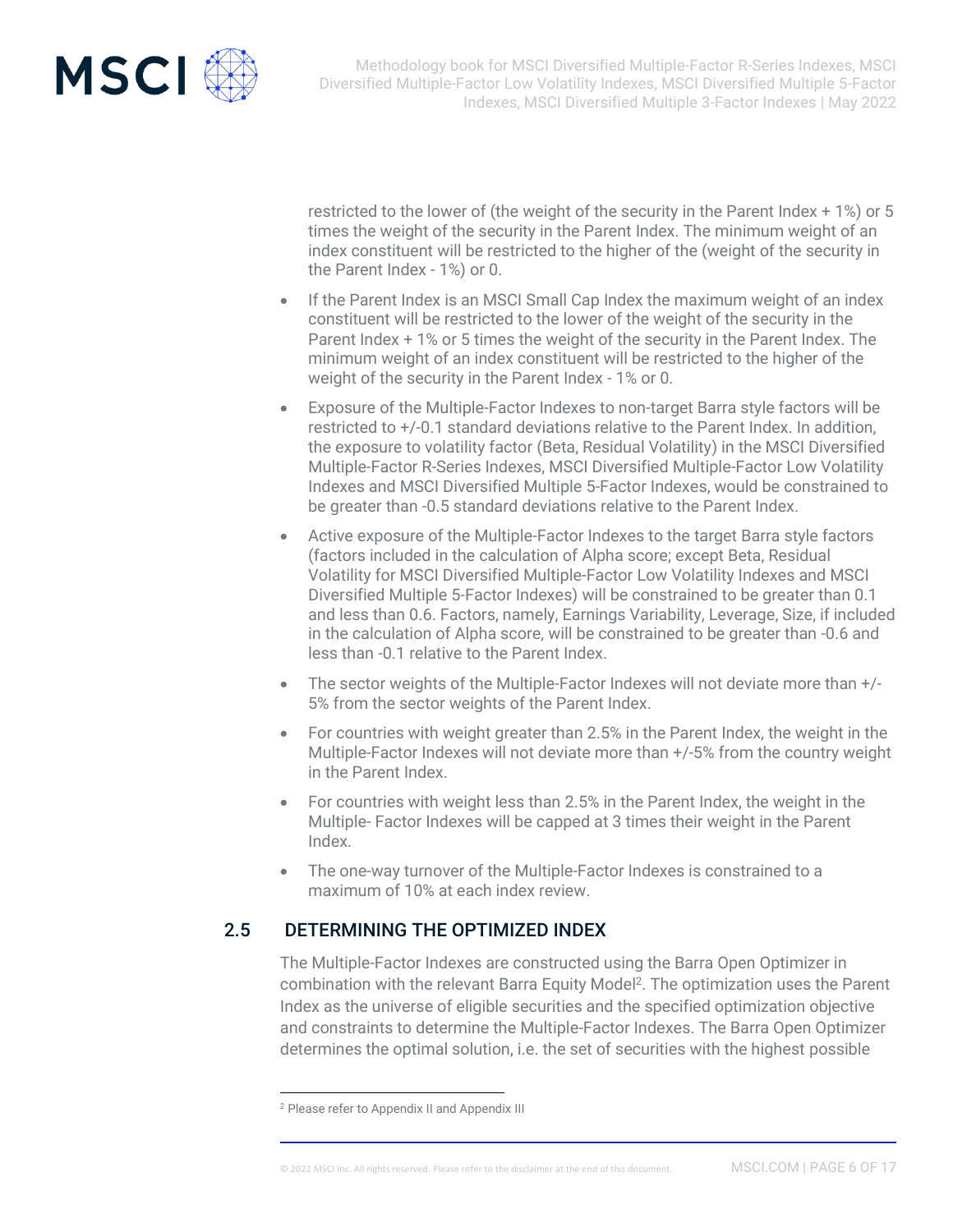

Alpha score with "target risk" equal to or less than a fixed proportion of the ex-ante risk of the Parent Index at the time of rebalancing, using an estimated security covariance matrix under the applicable investment constraints.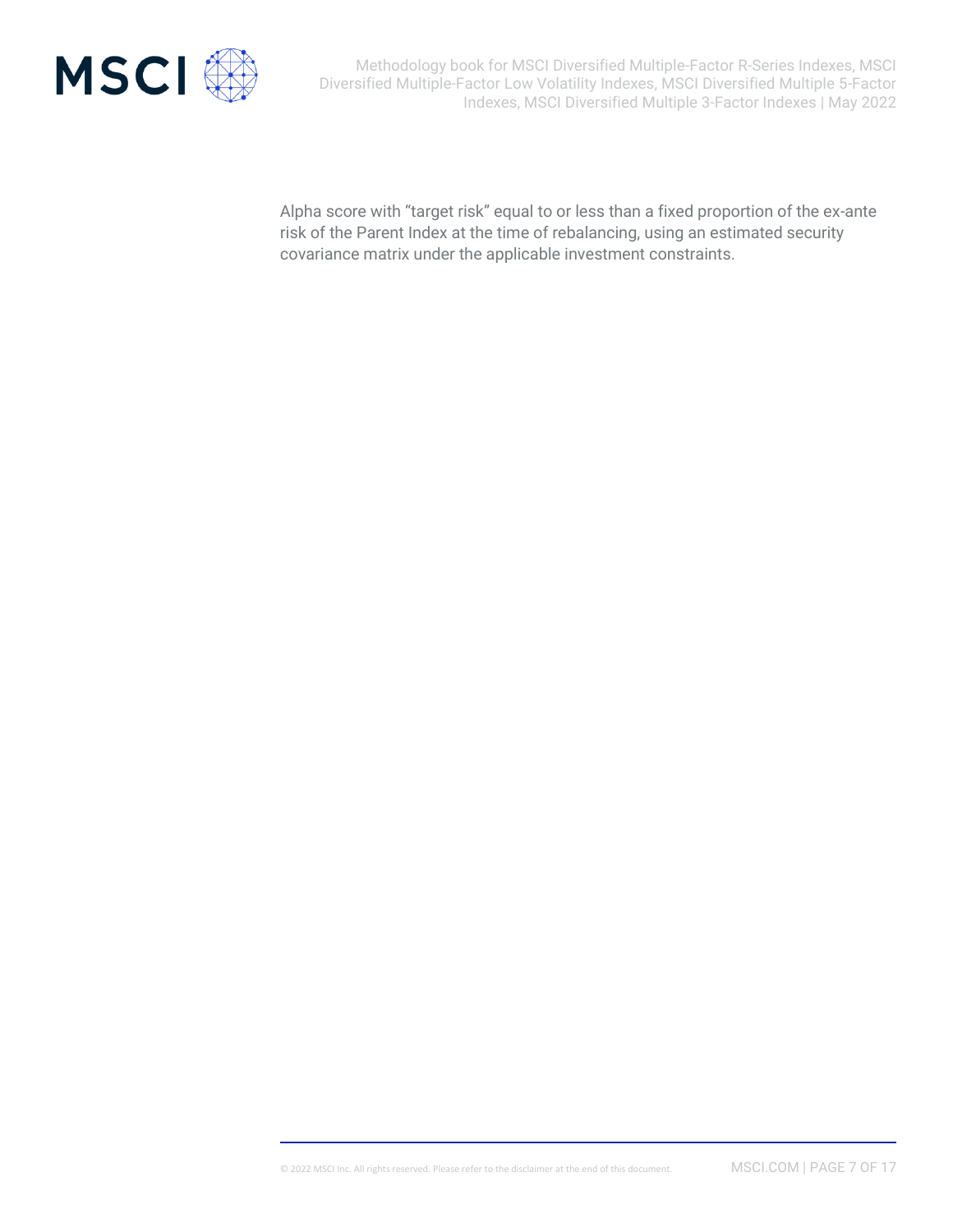

# **3 Maintaining the Indexes**

### 3.1 QUARTERLY INDEX REVIEWS

The Multiple-Factor Indexes are rebalanced on a quarterly basis, usually as of the close of the last business day of February, May, August and November, coinciding with the regular Index Reviews (Semi-Annual Index Reviews in May and November and Quarterly Index Reviews in February and August) of the MSCI Global Investable Market Indexes. Barra Equity Model data as of the day before the rebalancing day is used. This approach aims to capture timely updates to the risk characteristics of the companies and coincide with the rebalancing frequency of the relevant Parent Index. The pro forma Multiple-Factor Indexes are in general announced nine business days before the effective date.

### 3.2 ONGOING EVENT RELATED CHANGES

The general treatment of corporate events in the Multiple-Factor Indexes aim to minimize turnover outside of Index Reviews. The methodology aims to appropriately represent an investor's participation in an event based on relevant deal terms and pre-event weighting of the index constituents that are involved. Further, changes in index market capitalization that occur as a result of corporate event implementation will be offset by a corresponding change in the Variable Weighting Factor (VWF) of the constituent.

Additionally, if the frequency of Index Reviews in the Parent Index is greater than the frequency of Index Reviews in the Multiple-Factor Indexes, the changes made to the Parent Index during intermediate Index Reviews will be neutralized in the Multiple-Factor Indexes.

The following section briefly describes the treatment of common corporate events within the Multiple-Factor Indexes.

No new securities will be added (except where noted below) to the Index between Index Reviews. Parent Index deletions will be reflected simultaneously.

| <b>EVENT TYPE</b>                 | <b>EVENT DETAILS</b>                                                                                                       |
|-----------------------------------|----------------------------------------------------------------------------------------------------------------------------|
| New additions to the Parent Index | A new security added to the parent<br>index (such as IPO and other early<br>inclusions) will not be added to the<br>index. |
| Spin-Offs                         | All securities created as a result of the<br>spin-off of an existing Index<br>constituent will be added to the Index       |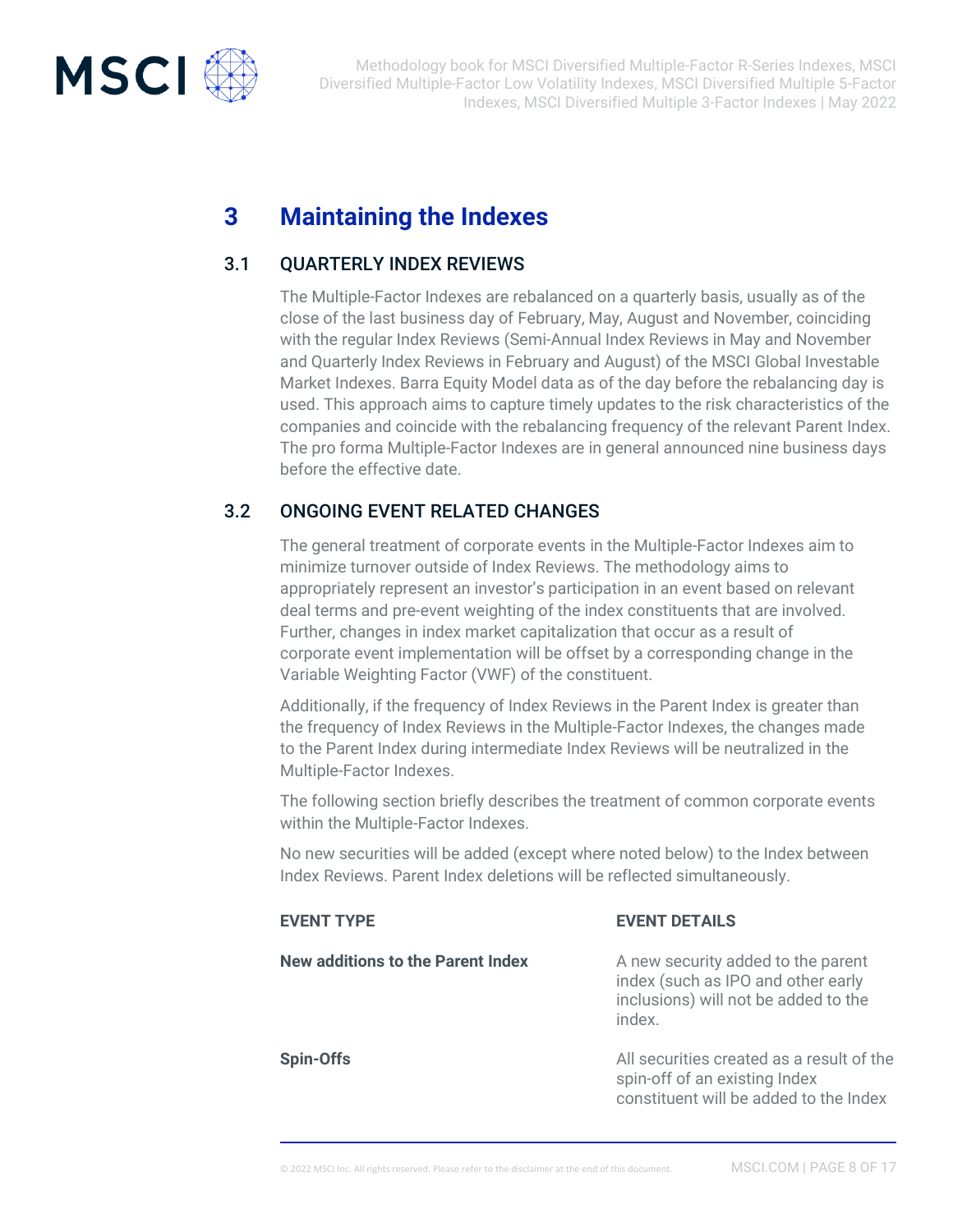

at the time of event implementation. Reevaluation for continued inclusion in the Index will occur at the subsequent Index Review. **Merger/Acquisition** For Mergers and Acquisitions, the acquirer's post event weight will account for the proportionate amount of shares involved in deal consideration, while cash proceeds will be invested across the Index. If an existing Index constituent is acquired by a non-Index constituent, the existing constituent will be deleted from the Index and the acquiring nonconstituent will not be added to the Index. **Changes in Security Characteristics** A security will continue to be an Index constituent if there are changes in characteristics (country, sector, size segment, etc.) Reevaluation for

> continued inclusion in the Index will occur at the subsequent Index Review.

Further detail and illustration regarding specific treatment of corporate events relevant to this Index can be found in the MSCI Corporate Events Methodology book under the sections detailing the treatment of events in Capped Weighted and Non-Market Capitalization Weighted indexes.

The MSCI Corporate Events methodology book is available at:

<https://www.msci.com/index-methodology>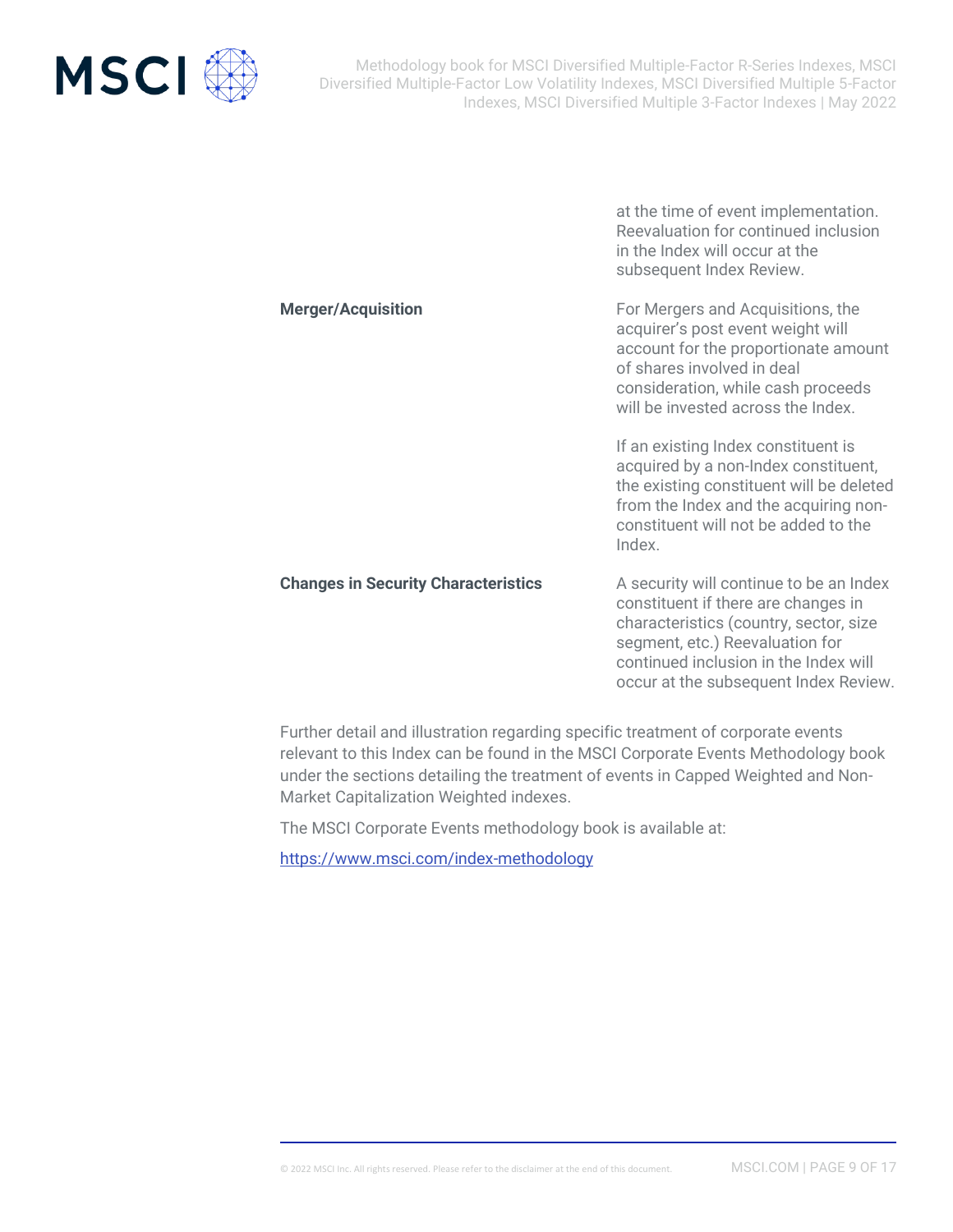

# **Appendix I: Handling Infeasible Optimizations**

During the Quarterly Index Review, in the event that there is no optimal solution that satisfies all the optimization constraints defined in Section 2.4, the following constraints will be relaxed, until an optimal solution is found:

• Relax the maximum active weight constraint of the Large Cap size segment (2%) in multiples of 1.25 up to a maximum of 4 iterations based upon the following formula

$$
w_{i+1} = 1.25 \times w_i \text{ for } i = 0 - 3
$$

Where  $w_i$  = Maximum Active weight constraint

• Relax the maximum weight multiple of the Large Cap size segment (10x) in steps of 2 up to a maximum of 5 iterations based upon the following formula

$$
wm_{i+1} = 2 + w m_i \text{ for } i = 0 - 4
$$

Where  $wm_i$  = Maximum weight multiple

• Relax the maximum weight multiple of the Mid Cap and Small Cap size segments (5x) in steps of 1 up to a maximum of 5 iterations based upon the following formula

 $wm_{i+1} = 1 + w m_i$  for  $i = 0 - 4$ 

Where  $wm_i$ = Maximum Active weight multiple

• Relax the maximum active weight constraint of the Mid Cap and Small Cap size segments (1%) in multiples of 1.25 up to a maximum of 4 iterations based upon the following formula

 $w_{i+1} = 1.25 * w_i$  for  $i = 0 - 3$ 

Where  $w_i$  = Maximum Active weight constraint

• The above four constraints are alternately relaxed until a feasible solution is achieved.

In the event that no optimal solution is found after the above constraints have been relaxed over all the iterations, the relevant Multiple-Factor Indexes will not be rebalanced for that Quarterly Index Review.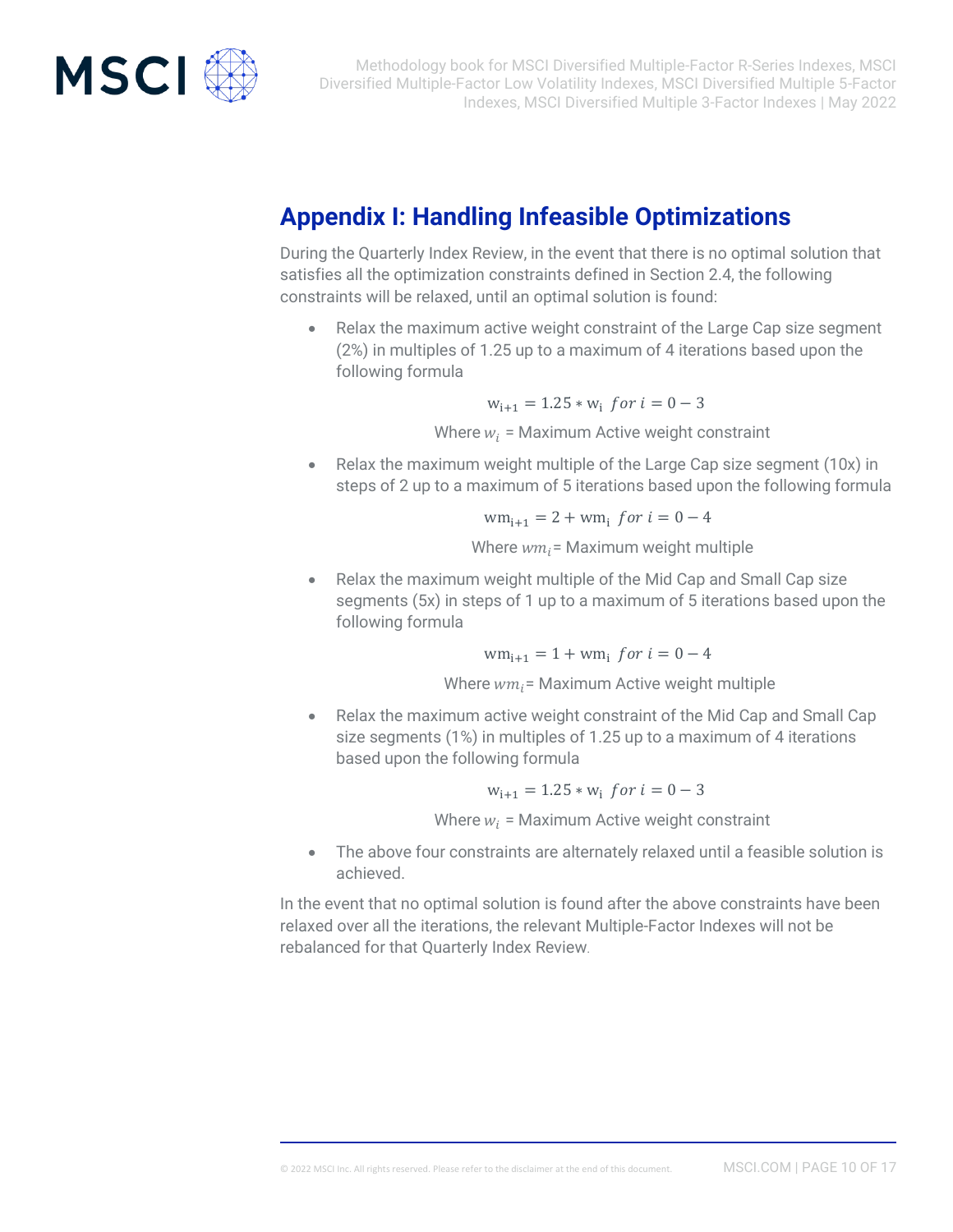

# **Appendix II: New release of Barra® Equity Model or Barra® Optimizer**

A new release of the relevant Barra Equity Model or Barra Optimizer may replace the former version within a suitable timeframe. At launch, the Multiple-Factor indexes made use of the MSCI Barra Global Equity Model – Long Horizon (GEM2L) for the optimization. Starting from the May 2018 Semi-Annual Index Review, the methodology transitioned to use the MSCI Barra Global Equity Model for Long-Term Investors (GEMLTL) for optimization while the Value and Quality factor exposures were also taken from the Barra GEMLT model, aligned with a similar transition in the MSCI Diversified Multiple-Factor Indexes.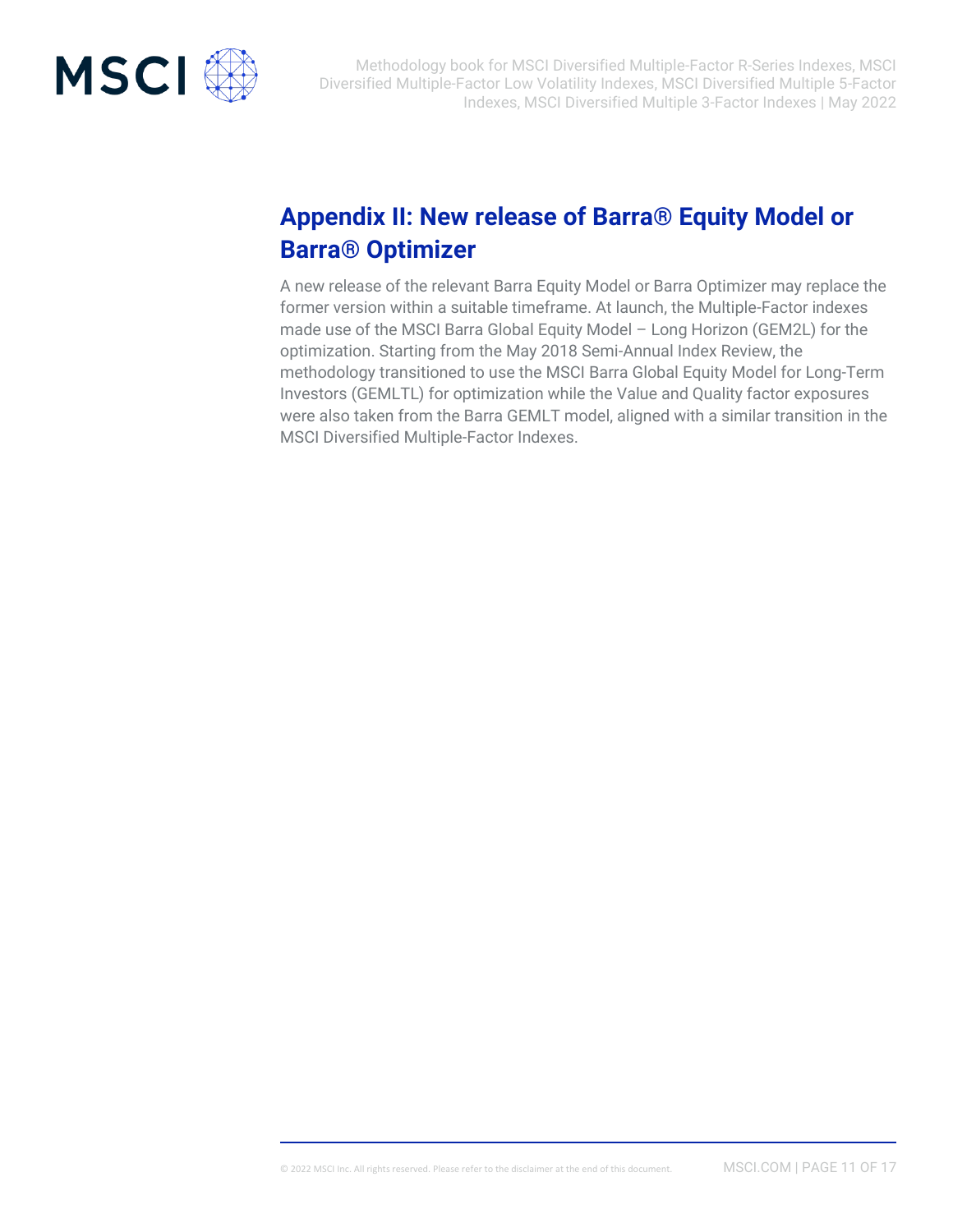

## **Appendix III: Target Factor Definition Summary**

The style factor groups targeted in the Multiple-Factor Indexes are Momentum, Low Size, Value, Quality and Low Volatility. These factor groups are described using individual factor scores from the current release of the MSCI Barra Global Equity Model for Long-Term Investors (GEMLTL). The precise choice of component factors used to represent each broad factor group is governed by the current model used for the optimization, which may change with a new release of the Barra Equity Model (as specified in Appendix II). The model data will be used from a day prior to the rebalancing date. All factor exposures are re-normalized at the Parent Index level prior to the calculation of the Alpha score. Following are the definitions of factor groups currently used in the Index. For more detailed information on individual factors in GEMLTL, please refer to [https://www.msci.com/portfolio-management/.](https://www.msci.com/portfolio-management/)

#### **Momentum:**

The Momentum score for each security is the winsorized (at +/- 3) z-score of the Momentum factor score taken from the relevant Barra Equity Model (currently GEMLTL).

#### **Size:**

The Size score for each security is the winsorized (at +/- 3) z-score of negative of the Size factor score taken from the relevant Barra Equity Model (currently GEMLTL).

#### **Value:**

The Value score for each security is currently based on earnings-based, asset-based and whole firm-based valuation metrics - currently captured by the following two factors, Book-to-Price and Earnings Yield, from the relevant Barra Equity Model (currently GEMLTL). A sector-relative score is derived from the combined score by standardizing (z-score) the latter within each sector and winsorizing at +/- 3.

 $Value_i = (0.33) * BtoP_i + (0.67) * EarningSYield_i$ 

#### **Quality:**

The Quality score for each security is currently based on all quality factors, Profitability, Investment Quality, Earnings Quality, Leverage and Earnings Variability, from the relevant Barra Equity Model (currently GEMLTL). A sector-relative score is derived from the combined score by standardizing (z-score) the latter within each sector and winsorizing at +/- 3.

Quality<sub>i</sub> =  $(0.2)$  \* Profitability<sub>i</sub> +  $(0.2)$  \* Investment Quality<sub>i</sub> +  $(0.2)$  $*$  Earnings Quality<sub>i</sub> + (-1)  $*(0.2) *$  Earnings Variability<sub>i</sub> + (-1) ∗ (0.2) ∗ Leverage<sup>i</sup>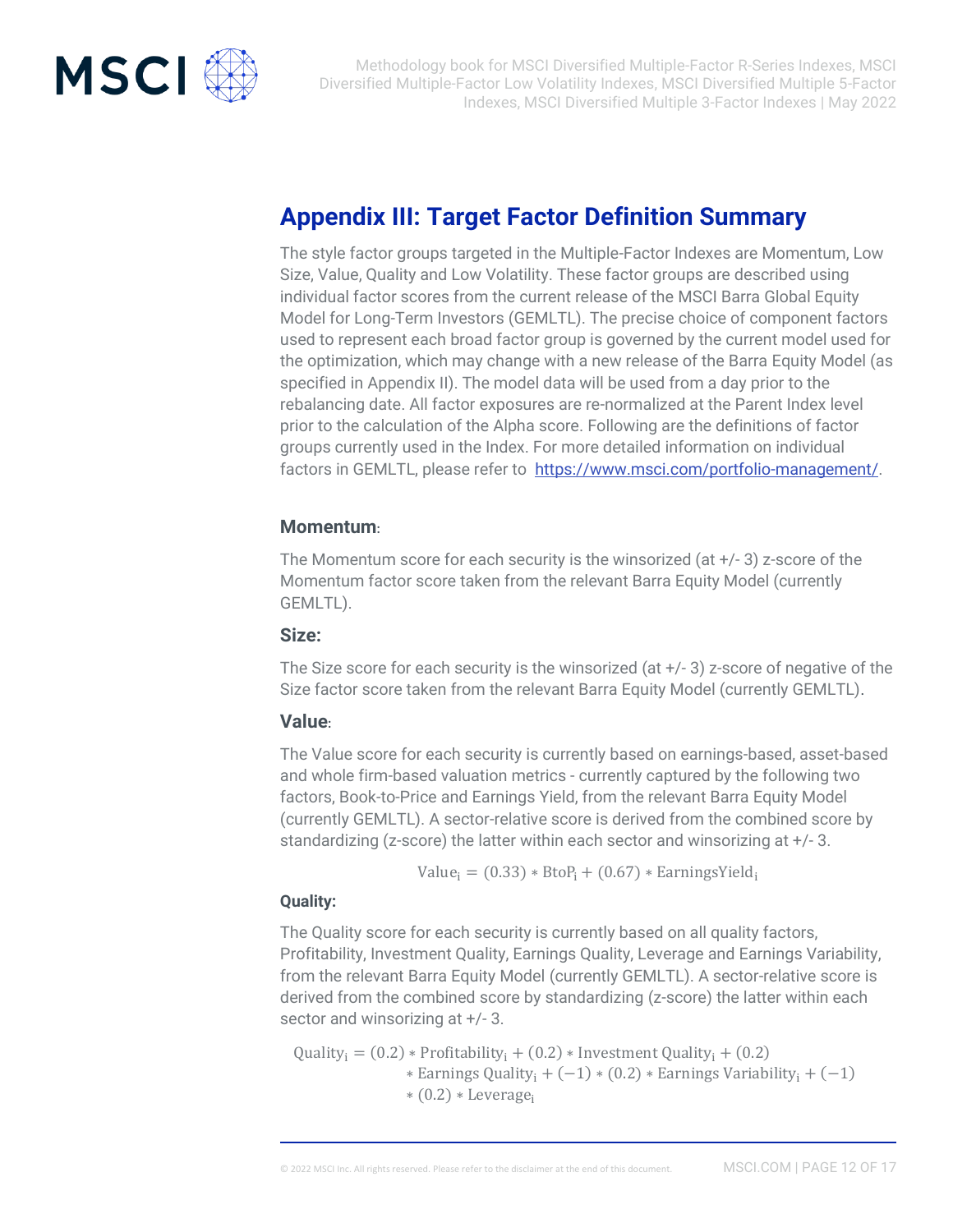

### **Volatility:**

The Volatility score for each security is calculated by combining in equal proportion the security-level exposures to two factors - Beta and Residual Volatility - scores. The Beta and Residual Volatility score for each security is the winsorized (at +/- 3) zscore of Beta and Residual Volatility factor scores, respectively taken from the relevant Barra Equity Model (currently GEMLTL).

Volatility<sub>i</sub> =  $-(1) * (0.5)$ Beta<sub>i</sub> ± (1) \* (0.5)Residual Volatility<sub>i</sub>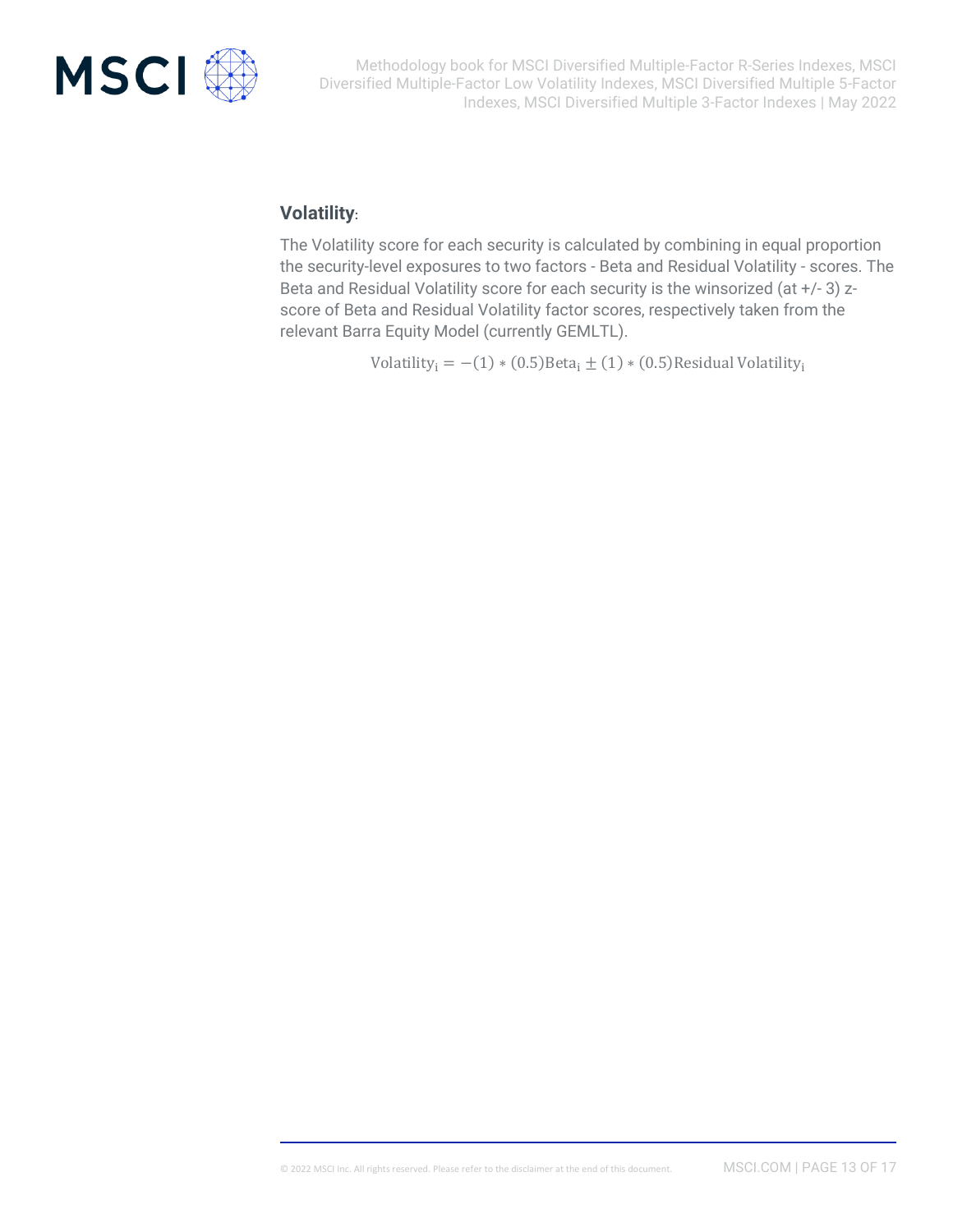

# **Appendix IV: Transition Parameters during May 2022 Index Review**

At the transition, during May 2022 Index Review, the one-way turnover cap will be maintained at 20% for the May 2022 Index Review and the maximum weight of an index constituents in the Mid Cap and Small Cap segments will be restricted to the lower of (the weight of the security in the Parent Index  $+1\%$ ) and 7 times<sup>3</sup> the weight of the security in the Parent Index for the MSCI Diversified Multiple-Factor R-Series Indexes<sup>4</sup>, the MSCI Diversified Multiple Factor Low Volatility Indexes, the MSCI Diversified Multiple 5-Factor Indexes and the MSCI Diversified Multiple 3-Factor Indexes.

Starting from August 2022 Quarterly Index Review, the one-way turnover cap will be set to 10% at each index review and the maximum weight of an index constituent in the Mid Cap and Small Cap segments will be restricted to the lower of (the weight of the security in the Parent Index + 1%) and 5 times the weight of the security in the Parent Index.

<sup>&</sup>lt;sup>3</sup> For the methodology transition in May 2022 Index Review, the maximum weight multiple of the Mid Cap and Small Cap size segments is relaxed from 7 times in steps of 1 up to a maximum of 5 iterations (12 times) along with other constraints as defined in Appendix I

<sup>4</sup> The total risk of the MSCI United Kingdom Diversified Multiple-Factor R-Series Index will be constrained to be less than 95% of the total risk of the Parent Index for the methodology transition in May 2022 Index Review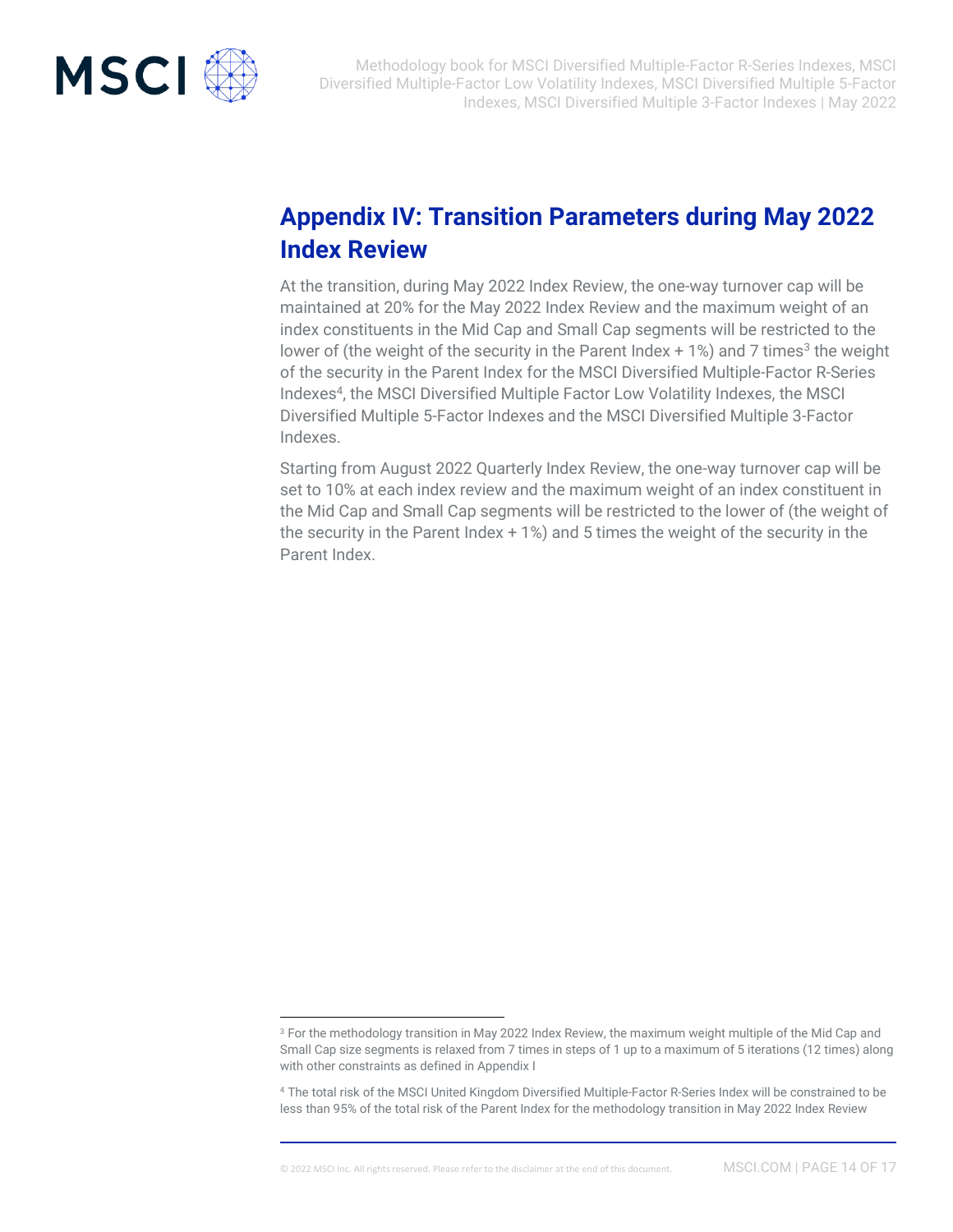

#### THE FOLLOWING SECTIONS HAVE BEEN MODIFIED SINCE FEBRUARY 2018:

- Section 2.4 has been updated to reflect the additional constraint on China A Stock Connect listings
- Footnotes added in Section 1 and Section 2.5 to reflect the current release of the relevant Barra Equity Model
- Section 2.3.1 and Appendix III have been updated to reflect the choice of factors used within each target factor group used in the Index
- Appendix II has been updated to reflect the information on transition of the Indexes to GEMLTL

#### THE FOLLOWING SECTIONS HAVE BEEN MODIFIED SINCE MAY 2018:

- Sections 1 has been updated to include the definition of the MSCI Diversified Multiple 3-Factor Indexes
- Section 2 has been updated to explain the index construction methodology
- Section 2.3.1 and section 2.4 have been updated to include the Alpha score definition and optimization constraints of the MSCI Diversified Multiple 3- Factor Indexes

#### THE FOLLOWING SECTIONS HAVE BEEN MODIFIED EFFECTIVE MAY 2022:

- Section 2.3.1 has been updated to reflect the change in calculation of the Alpha score
- Section 2.4 has been updated to reflect the change in optimization constraints
- Section 3.1 has been updated to reflect the change in rebalancing frequency
- Appendix I has been updated to reflect the change in handling of optimization infeasibility
- Appendix III has been updated to reflect the parent-level normalization of target factors
- Appendix IV has been added to describe transition parameters during May 2022 Index Review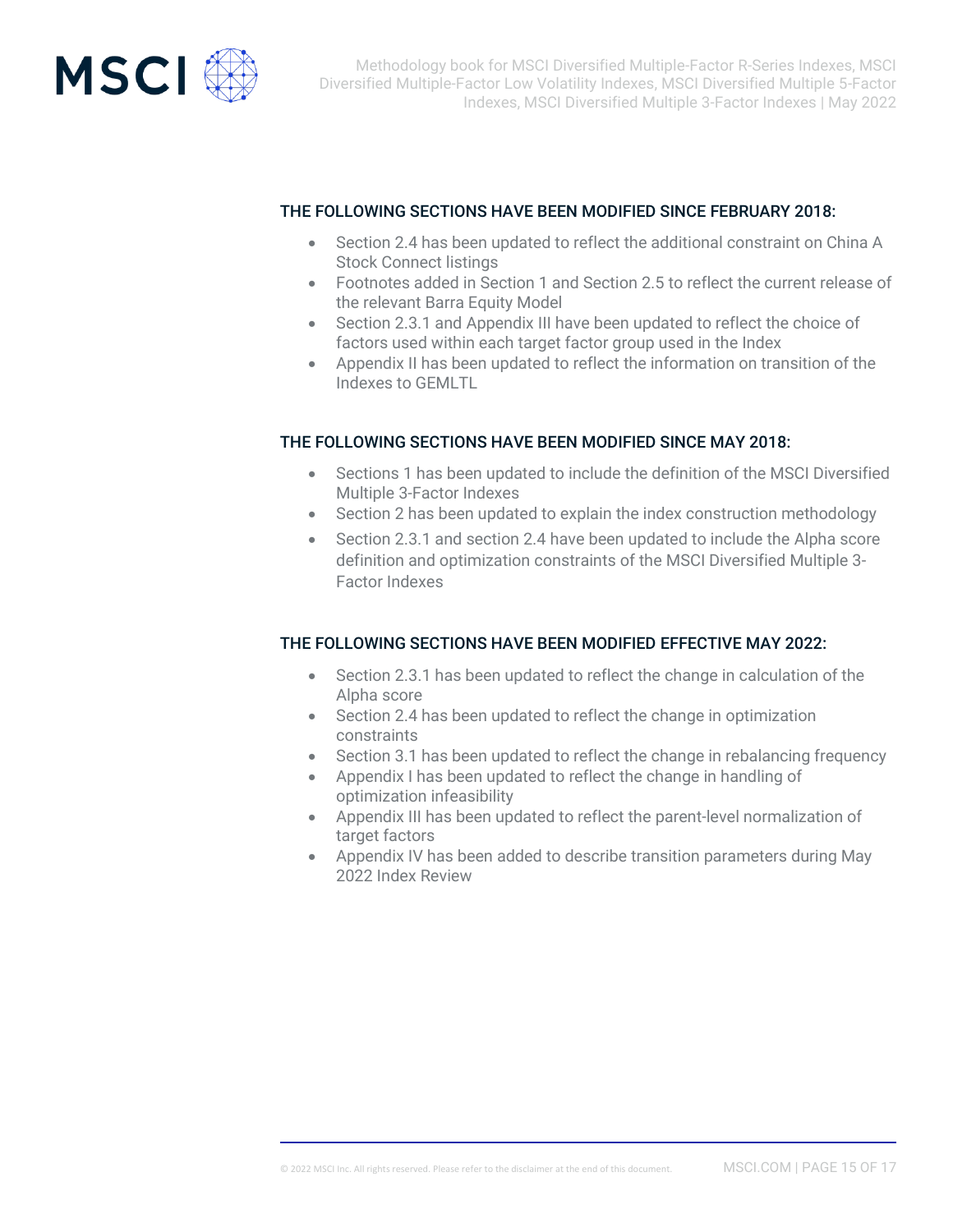

### **Contact us**

#### **AMERICAS**

#### clientservice@msci.com

| <i>E</i> 11151 1595 | <u>, uuu uuu -uu /</u> |
|---------------------|------------------------|
| Atlanta             | + 1 404 551 3212       |
| <b>Boston</b>       | +1 617 532 0920        |
| Chicago             | + 1 312 675 0545       |
| Monterrey           | +52 81 1253 4020       |
| <b>New York</b>     | +12128043901           |
| San Francisco       | +14158368800           |
| São Paulo           | + 55 11 3706 1360      |
| Toronto             | +1 416 628 1007        |
|                     |                        |

Americas 1 888 588 4567 \*

#### EUROPE, MIDDLE EAST & AFRICA

| Cape Town | +27216730100     |
|-----------|------------------|
| Frankfurt | +496913385900    |
| Geneva    | +41 22 817 9777  |
| London    | +44 20 7618 2222 |
| Milan     | +39 02 5849 0415 |
| Paris     | 0800 91 59 17 *  |

#### ASIA PACIFIC

| China North | 10800 852 1032 *      |
|-------------|-----------------------|
| China South | 10800 152 1032 *      |
| Hong Kong   | +852 2844 9333        |
| Mumbai      | + 91 22 6784 9160     |
| Seoul       | 00798 8521 3392 *     |
| Singapore   | 800 852 3749 *        |
| Sydney      | + 61 2 9033 9333      |
| Taipei      | 008 0112 7513 *       |
| Thailand    | 0018 0015 6207 7181 * |
| Tokyo       | + 81 3 5290 1555      |
|             |                       |

#### **ABOUT MSCI**

MSCI is a leader provider of critical decision support tools and services for the global investment community. With over 50 years of expertise in research, data and technology, we power better investment decisions by enabling clients to understand and analyze key drivers of risk and return and confidently build more effective portfolios. We create industry-leading research-enhanced solutions that clients use to gain insight into and improve transparency across the investment process.

The process for submitting a formal index complaint can be found on the index regulation page of MSCI's website at:

#### [www.msci.com/index-regulation](https://www.msci.com/index-regulation)

To learn more, please visit [www.msci.com.](file://///int.msci.com/root/Mumbai/lib/NPDData/Chirag/SF%20ESG%20Blk/meth%20book/Final%20Draft/www.msci.com)

 $* =$  toll free